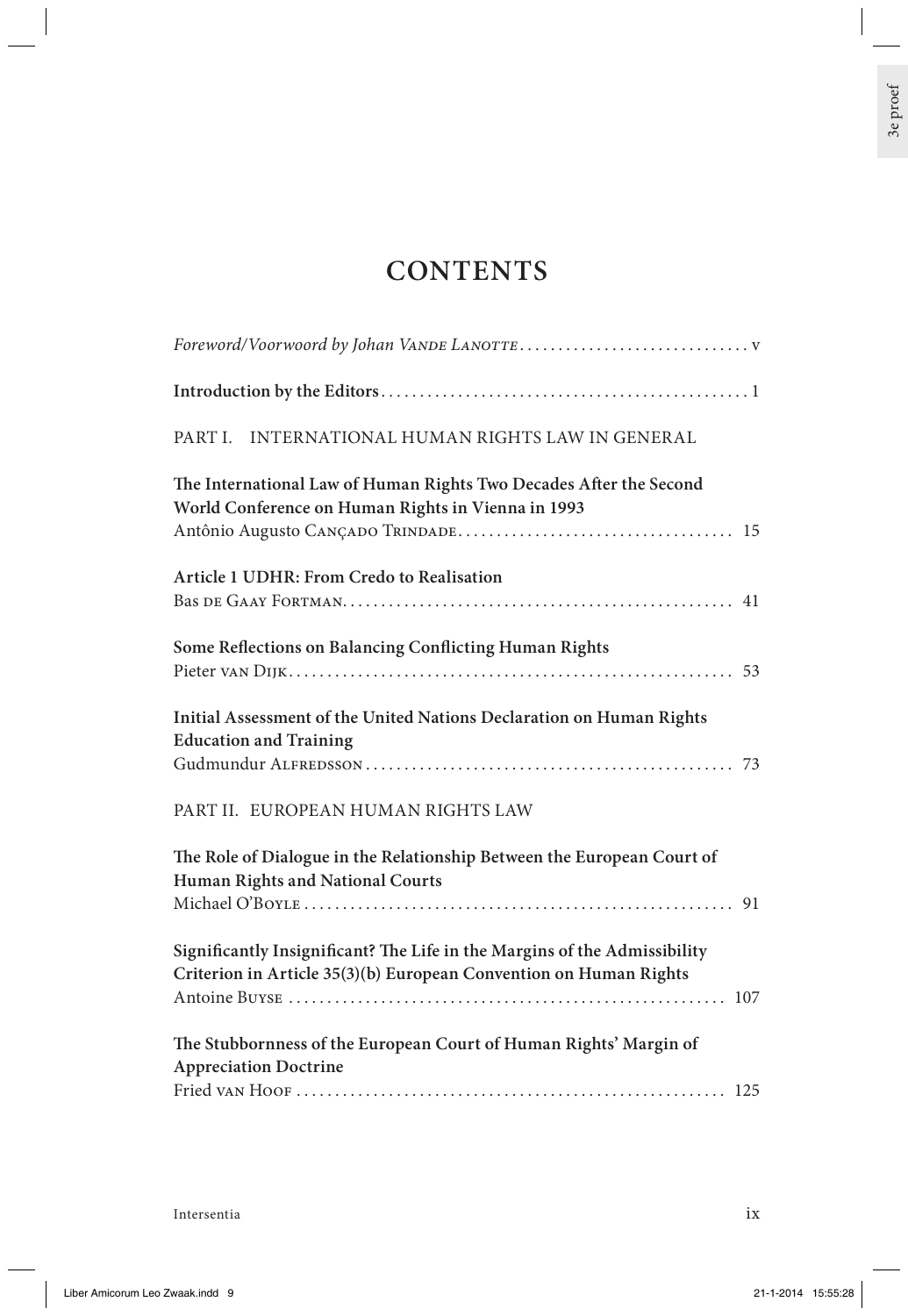| Are Judges of the European Court of Human Rights so Qualified that they<br>are in No Need of Initial and In-Service Training?<br>A 'Straatsburgse Myj/mering' (Myjer's Musings from Strasbourg) for Leo |
|---------------------------------------------------------------------------------------------------------------------------------------------------------------------------------------------------------|
|                                                                                                                                                                                                         |
| PART III. INTER-AMERICAN AND AFRICAN HUMAN RIGHTS LAW                                                                                                                                                   |
| A Barren Effort? The Jurisprudence of the Inter-American Court of<br>Human Rights on Jus Cogens<br>Diana CONTRERAS-GARDUNO and Ignacio ALVAREZ-RIO  167                                                 |
| Strengthening or Straining the Inter-American System on Human Rights<br>Claudia MARTIN and Diego RODRÍGUEZ-PINZÓN 193                                                                                   |
| Preventing Human Rights Violations: Recommendations for Enhancing<br>the Effectiveness of Interim Measures Before the Inter-American and<br><b>African Human Rights Commissions</b>                     |
| Clara BURBANO-HERRERA, Frans VILJOEN and Yves HAECK 221                                                                                                                                                 |
| The Recent Practice of the Inter-American Defence Attorney Figure<br>During the Proceedings Before the Inter-American Court of Human<br><b>Rights</b>                                                   |
|                                                                                                                                                                                                         |
| From the Non-Discrimination Clause to the Concept of Vulnerability<br>in International Human Rights Law: Advancing on the Need for Special<br>Protection of Certain Groups and Individuals              |
|                                                                                                                                                                                                         |
| The Debt of the Peruvian State Towards the Inter-American System of<br><b>Human Rights</b>                                                                                                              |
| PART IV. INTERNATIONAL HUMAN RIGHTS LAW, INTERNATIONAL<br>CRIMINAL LAW AND INTERNATIONAL HUMANITARIAN<br>LAW                                                                                            |
| The Right to Truth in International Criminal Proceedings:<br>An Indeterminate Concept from Human Rights Law                                                                                             |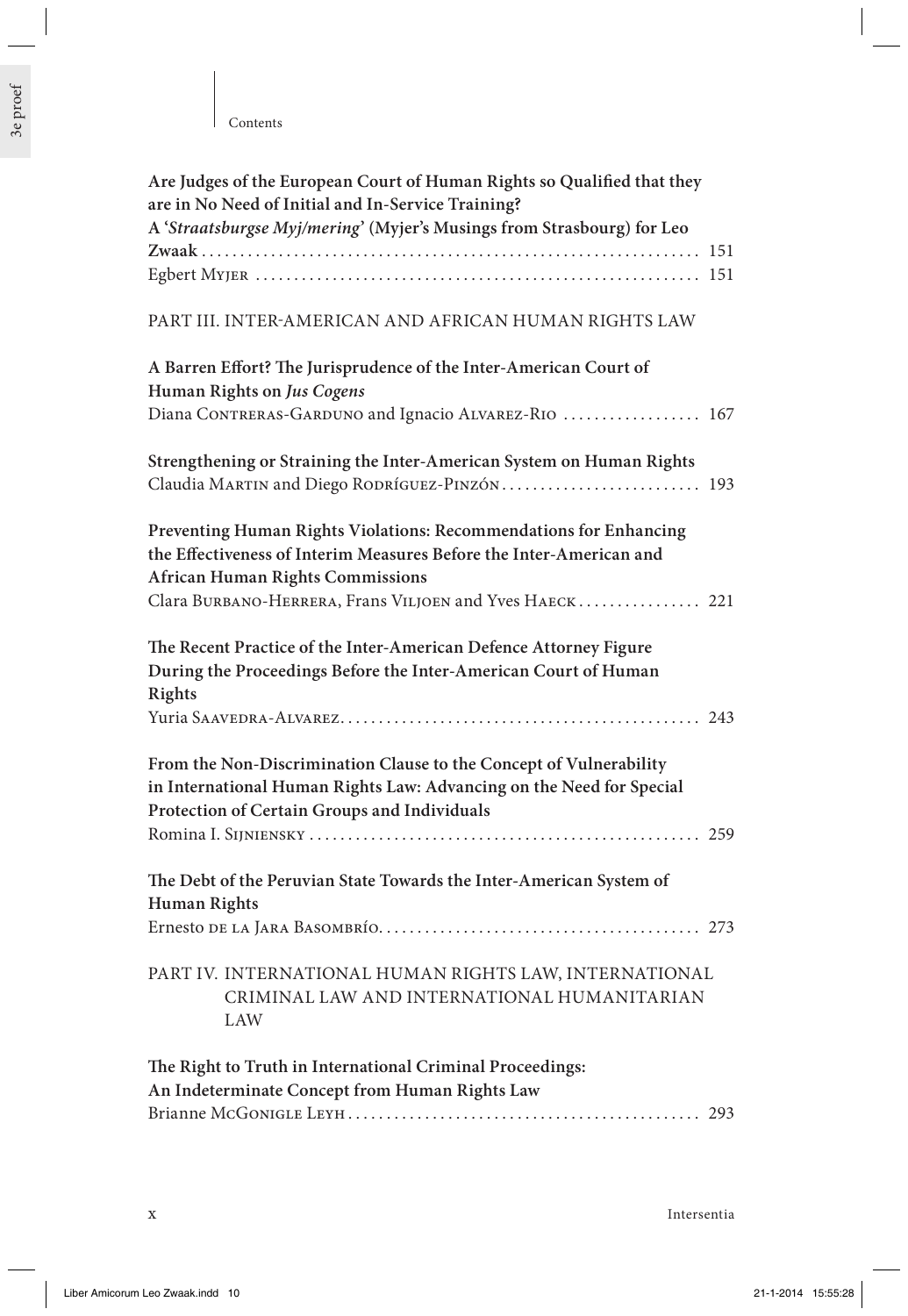## Contents

| Disputes over Exemplary Justice: Kenyans Before the International<br><b>Criminal Court</b>                                                                               |
|--------------------------------------------------------------------------------------------------------------------------------------------------------------------------|
|                                                                                                                                                                          |
| Some Thoughts on the Relationship Between International Humanitarian<br>Law and International Human Rights Law: A Plea for Mutual Respect and<br>a Common Sense Approach |
| A Battle over Elasticity - Interpreting the Concept of 'Concrete and Direct<br>Military Advantage Anticipated' under International Humanitarian Law                      |
| PART V. INTERNATIONAL HUMAN RIGHTS LAW, EXTRAORDINARY<br>RENDITION AND FORCED DISAPPEARANCES                                                                             |
| <b>Extraordinary Rendition and the Security Paradigm</b>                                                                                                                 |
| Enforced Disappearance as Continuing Crimes and Continuing Human<br><b>Rights Violations</b>                                                                             |
| Why is Establishing a Systematic Practice in the Adjudication of Enforced<br>Disappearance Conducive to Providing Protection against this Crime?                         |
| PART VI. INTERNATIONAL AND NATIONAL PROTECTION OF HUMAN<br><b>RIGHTS</b>                                                                                                 |
| Partnership between National Human Rights Institutions and Human<br>Rights Treaty Bodies in the Implementation of Concluding Observations                                |
| Strategic Litigation by Equality Bodies and National Human Rights<br><b>Institutes to Promote Equality</b>                                                               |
| The International Responsibility of the State for the Conduct of Indigenous<br>Legal Systems: the Case of Ecuador                                                        |